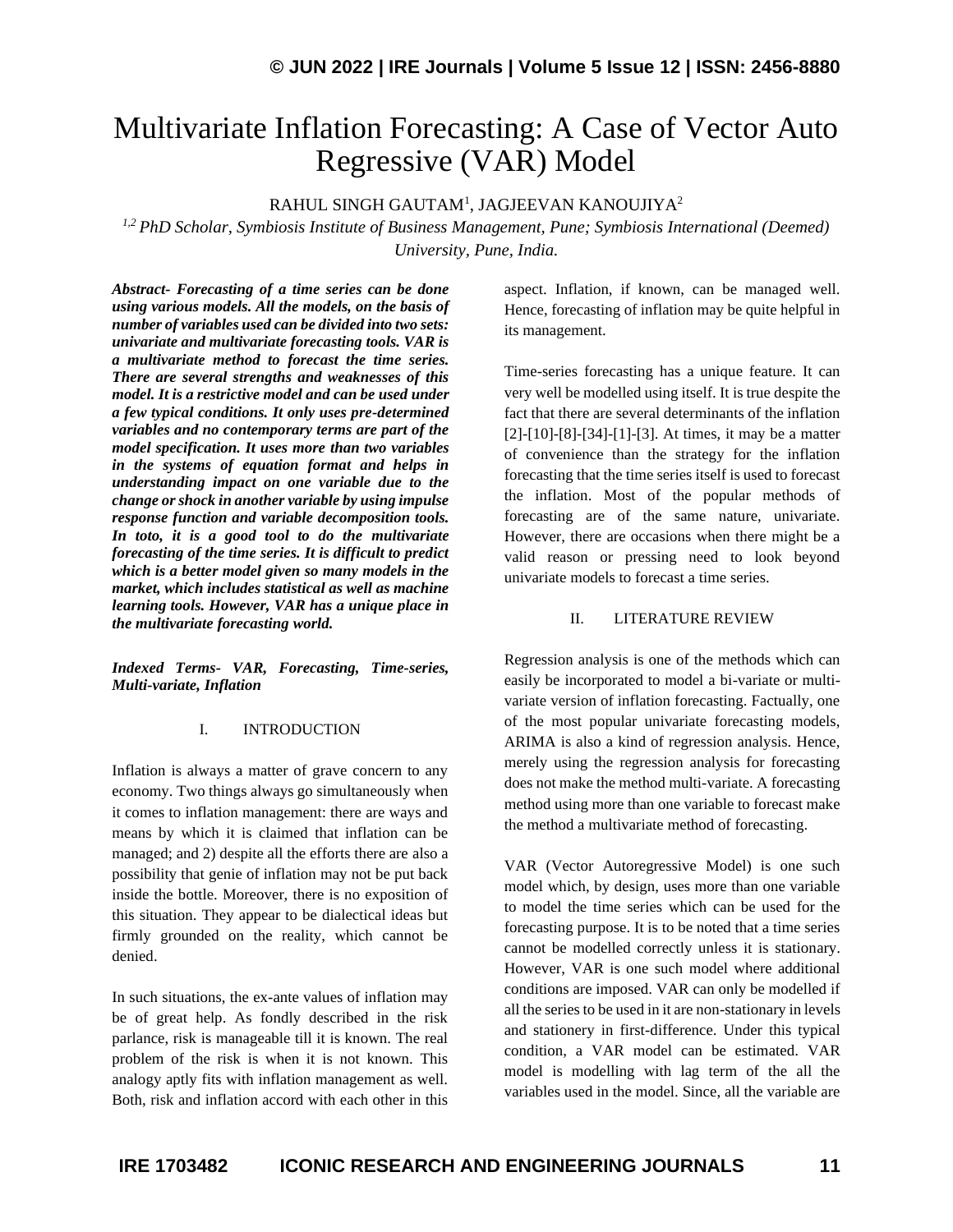lag terms so there is no problem of endogeneity as predetermined variables are again by design exogenous variables.

Volatility in the market is an important aspect to understand the disturbances in the economy. High volatility is always perceived as a problem [13]-[16]- [17]-[24]-[28]-[25]-[4]. Volatility is not only in the stock market but in the commodities markets as well matter a lot regarding inflation [29]-[23]-[19]-[22]- [5]. Furthermore, volatility in the interest rate market also play a role [21]. Even volatility in the international market also may impact the domestic inflation [20].

Banks also play vital role in inflation management [9]- [7]. They control the money supply through various channels. The money supply also gets affected by the digitalization and inclusive growth of the nation [26]- [18]-[27]-[6]. This also include micro-finance institutions and MSME sector [30]-[31]-[32]-[33]- [11]-[12]-[13]-[15]-[14].

## III. DATA

Data for both CPI and WPI are used for inflation forecasting using variables which can be considered as the determinant of the inflation. Gold prices, crude oil price, G-sec bond yield and exchange rates are used for multivariate inflation forecasting purpose. The monthly data is collected from Feb 2011 to Jan 2022 (all prices are in USD; Exchange rate is Rs/\$; bond yield is in percentages).

## IV. ISSUES TO BE ADDRESSED

The following estimations can be done using VAR modelling (preferably through STATA or EViews).

- a) Forecast WPI and CPI for coming three months i.e. Feb, March and April 2022 using only Exchange rates.
- b) Forecast WPI and CPI for coming three months i.e. Feb, March and April 2022 using Exchange rates and Gold Prices.
- c) Forecast WPI and CPI for coming three months i.e. Feb, March and April 2022 using Exchange rates, Gold Price and Crude Oil rates.
- d) Forecast WPI and CPI for coming three months i.e. Feb, March and April 2022 using Exchange rates, Gold Price, Crude Oil and bond yield.
- e) In the last case (case (d)), calculate impulse response function and variance decomposition and discuss their implications in the forecasting of inflation.

### REFERENCES

- [1] Bhimavarapu, V. M., Kanoujiya, J., & Rastogi, S. (2022), "An Impact of Default Risk and Promoters' Holding on the Dividend Policy in the Firms in India: Evidence using Panel Data", *International Journal of Management and Humanities*, Vol.8 No.6, pp. 12-18.
- [2] Dua, P. & Goel, D. (2021), "Determinants of Inflation in India", *Journal of Developing Areas*, Vol. 55 No. 2, pp. 205-222.
- [3] Gautam, R. S., Bhimavarapu, V. M., & Rastogi, S. (2021), "Impact of Digitalization on the Farmers in India: Evidence Using Panel Data Analysis", *International Journal of Management and Humanities (IJMH)*, Vol. 6 No. 1, pp. 5-12.
- [4] GAUTAM, R. S., BHIMAVARAPU, V. M., & RAWAL, A. (2022). Study on Regional Rural Banks and their Impact on Poverty Reduction in India", *Iconic Research and Engineering Journals*, Vol. 5 No. 10, pp. 221-229.
- [5] Gautam, R. S., Kanoujiya, J., Bhimavarapu, V. M., & Rastogi, S, (2021), "Financial Technology and Its Impact on Poverty in India", *International Journal of Management and Humanities (IJMH),* Vol. 6 No. 3, pp. 1-10.
- [6] GAUTAM, R. S., RASTOGI, D. S., & RAWAL, A. (2022), "Study of Financial Literacy and Its Impact on Rural Development in India: Evidence Using Panel Data Analysis", *Iconic Research and Engineering Journals*, Vol. 5 No. 9, pp. 483- 492.
- [7] Kanoujiya, J., Bhimavarapu, V. M., & Rastogi, S. (2021), "Banks in India: A Balancing Act Between Profitability, Regulation and NPA", *Vision*.

https://doi.org/10.1177%2F0972262921103441 7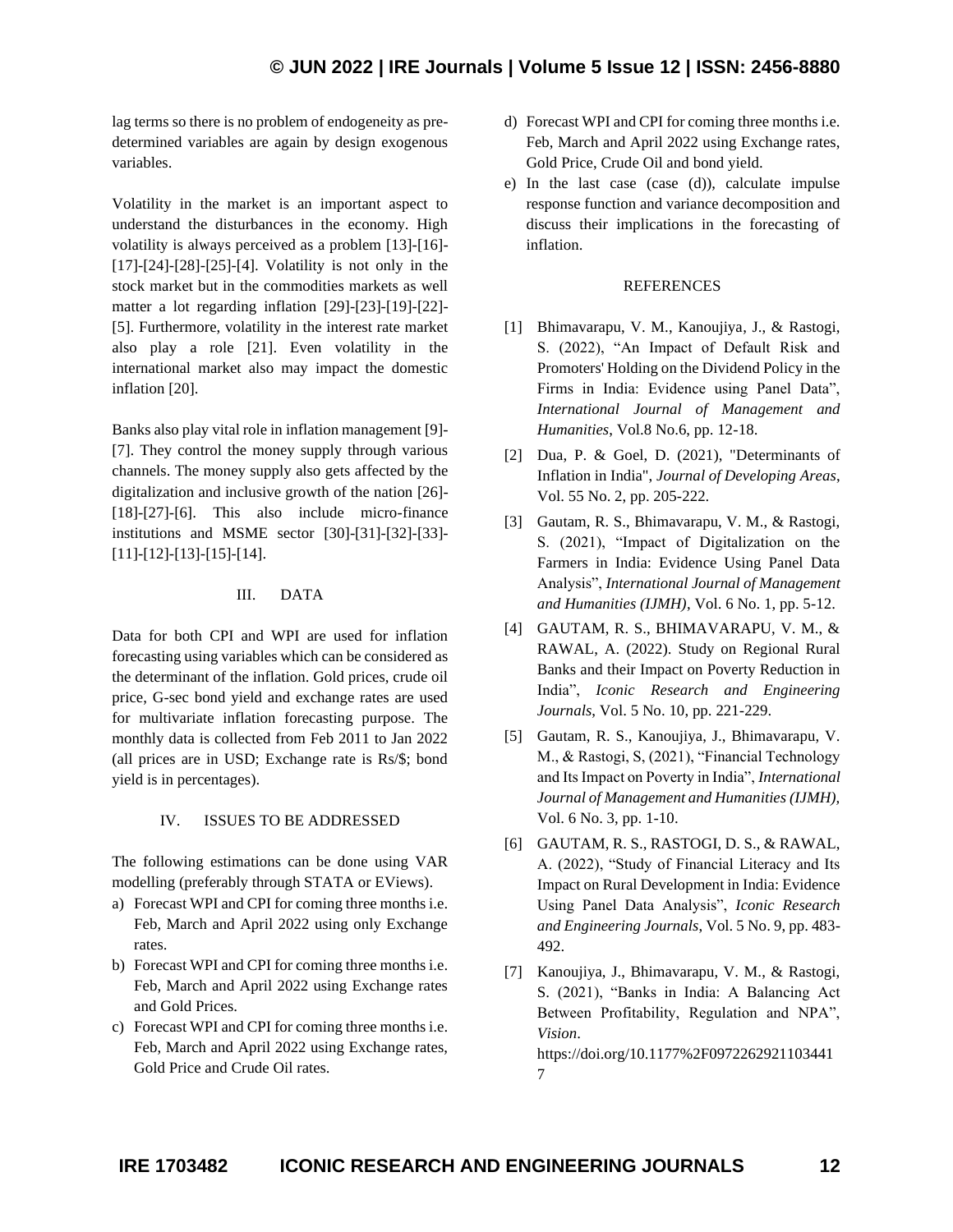- [8] Khan, R. E. A. & Gill, A. R. (2010), "Determinants of inflation: A case of Pakistan (1970-2007)", *Journal of economics*, Vol. 1 No. 1, pp. 45-51.
- [9] Kuknor, S. & Rastogi, S. (2021), "Determinants of Profitability in Indian Banks: A Panel Data Analysis", *International Journal of Modern Agriculture*, Vol. 10 No. 2, pp. 978-986.
- [10] Mohanty, D. & John, J. (2015), "Determinants of inflation in India*", Journal of Asian Economics*, Vol. 36 No. C, pp. 86-96.
- [11] Patil, A. C. & Rastogi, S. (2019), "Time-Varying Price–Volume Relationship and Adaptive Market Efficiency: A Survey of the Empirical Literature", *Journal of Risk and Financial Management*, Vol. 12 No. 2, pp. 1-18.
- [12] Patil, A. C. & Rastogi, S. (2020a), "Multifractal Analysis of Market Efficiency across Structural Breaks: Implications for the Adaptive Market Hypothesis", *Journal of Risk and Financial Management*, Vol. 13 No. 10, pp. 1-18.
- [13] Patil, A. C. & Rastogi, S. (2020b), "Multifractal Analysis of Time-Varying Market Efficiency: Implications for Adaptive Market Hypothesis", *Test Engineering and Management*, Vol. 83 No. May-June pp. 16646–16660.
- [14] Pinto, G. & Rastogi, S. (2019), "Sectoral Analysis of Factors Influencing Dividend Policy: Case of an Emerging Financial Market", *Journal of Risk and Financial Management*, Vol. 12 No. 3, pp. 110.
- [15] Pinto, G., Rastogi, S., Kadam, S. & Sharma, A. (2019), "Bibliometric study on dividend policy", *Qualitative Research in Financial Markets*, Vol. 12 No. 1, pp. 72-95.
- [16] Rastogi, S. & Agarwal, A. (2020), "Volatility Spillover Effect in Spot, Futures and Option Markets", *Test Enginnering and Management*, Vol. 83 No. May-June, pp. 10114-10127.
- [17] Rastogi, S. & Athaley, C. (2019), "Volatility Integration in Spot, Futures and Options Markets: A Regulatory Perspective", *Journal of Risk and Financial Management*, Vol. 12 No. 98, pp. 1-15.
- [18] Rastogi, S. & Ragabiruntha, E. (2018), "Financial inclusion and socioeconomic

development: gaps and solution", *International Journal of Social Economics*, Vol. 45 No. 7, pp. 1122-1140.

- [19] Rastogi, S. & Srivastava, V. K. (2011), "Comparative study of conditional volatility of Indian and US stock markets using GARCH (1, 1) model", *Asia Pacific Business Review*, Vol. 7 No. 1, pp. 92-101.
- [20] Rastogi, S. (2010), "Volatility Spillover Effect Acrossbric Nations: An Empirical Study", *Paradigm*, Vol. 14 No. 1, pp. 1-6.
- [21] Rastogi, S. (2010a), "Interest Rate Futures in India: Future Trading and Spot market Volatility", *Management Dynamics*, Vol. 10 No. 2, pp. 67-81.
- [22] Rastogi, S. (2011b), "Impact of Currency Futures on Spot Market Volatility: An Empirical Study", *Vidwat: The Indian Journal of Management*, Vol. 4 No. 2, pp. 3-8.
- [23] Rastogi, S. (2014a), "The financial crisis of 2008 and stock market volatility–analysis and impact on emerging economies pre and post crisis", *Afro-Asian Journal of Finance and Accounting*, Vol. 4 No. 4, pp. 443-459.
- [24] Rastogi, S., Doifode, A., Kanoujiya, J., & Singh, S. P. (2021a), "Volatility integration of gold and crude oil prices with the interest rates in India", *South Asian Journal of Business Studies*. https://doi.org/10.1108/SAJBS-02-2021-0074
- [25] Rastogi, S., Don, J. & Nithya, V. (2018), "Volatility Estimation using GARCH Family of Models: Comparison with Option Pricing", *Pacific Business Review International*, Vol. 10 No. 8, pp. 54-60.
- [26] Rastogi, S., Sharma, A., Panse, C. & Bhimavarapu, V. M. (2021b), "Unified Payment Interface (UPI): A Digital Innovation and Its Impact on Financial Inclusion and Economic Development", *Universal Journal of Accounting and Finance*, Vol. 9 No. 3, pp. 518-530.
- [27] Rastogi, S., Suresh, V. & Leonard, D. (2017), "Financial Inclusion and Demonetization: An Empirical Study Using Exploratory Factor Analysis", *Indian Journal of Commerce and Management Studies*, Vol. 8 No. 1(5), pp. 38-46.